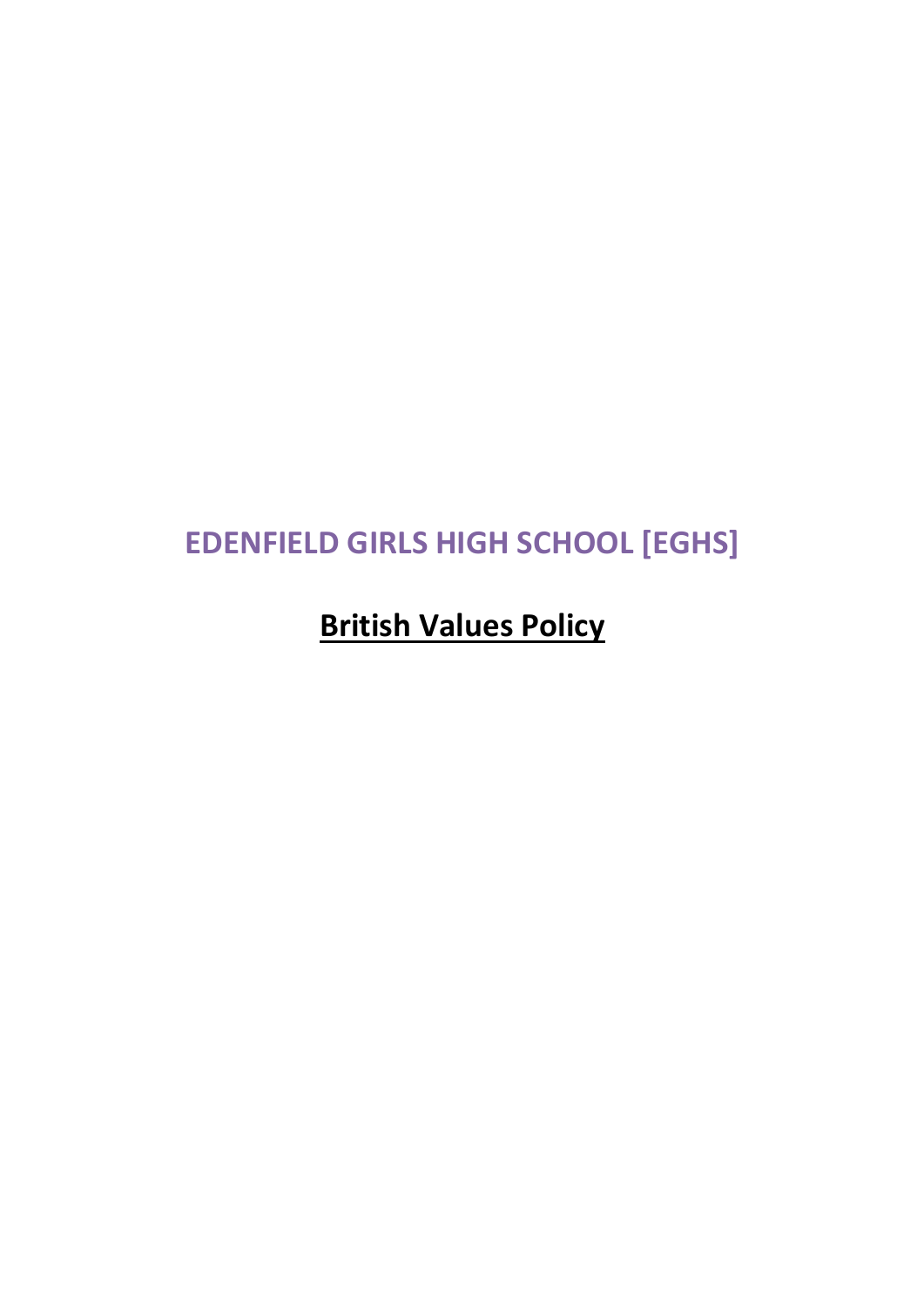EGHS is committed to serving its community and surrounding areas. It recognises the multicultural, multi faith and ever-changing nature of the United Kingdom, and therefore those it serves. It also understands the vital role it has in ensuring that groups or individuals within the school are not subjected to intimidation or radicalisation by those wishing to unduly, or illegally, influence them.

The school, as an Independent Faith School, accepts admissions from all those entitled to an education under British law, including pupils of all faiths or none. It follows the policies outlined by its Trustees regarding equal opportunities, which guarantee that there will be no discrimination against any individual or group, regardless of faith, ethnicity, gender, sexuality, political or financial status, or similar. It seeks to serve all.

The DfE have recently reinforced the need *"to create and enforce a clear and rigorous expectation on all schools to actively promote the fundamental British values of democracy, the rule of law, individual liberty and mutual respect and tolerance of those with different faiths and beliefs."*

The government set out its definition of British values in the 2011 Prevent Strategy, and these values have been reiterated by the Prime Minister. At our school these values are reinforced regularly.

**Should you feel that the school is not meeting this requirement, you should contact the school office and request to express your concerns with the Head teacher. Likewise, if you feel that anyone working at the school is, intentionally or otherwise undermining these values, you should report this to the Head teacher.**

These values are taught explicitly through Personal, Social, Health and Economic education (PSHEE), Religious Education (RE) and Islamic Studies. We also teach British Values through planning and delivering a broad and balanced curriculum.

Our school takes numerous opportunities to actively promote British Values through collective worship and whole school systems and structures such as electing and running our School Council. We also actively promote British values through ensuring that our curriculum planning and delivery includes real opportunities for exploring these values.

The school does, though a wide range of activities, secure such standards and uses strategies within the National Curriculum and beyond to secure such outcomes for pupils. The list below outlines samples of when and where such British Values are shared. The list is not exhaustive, and represents only some of what we do.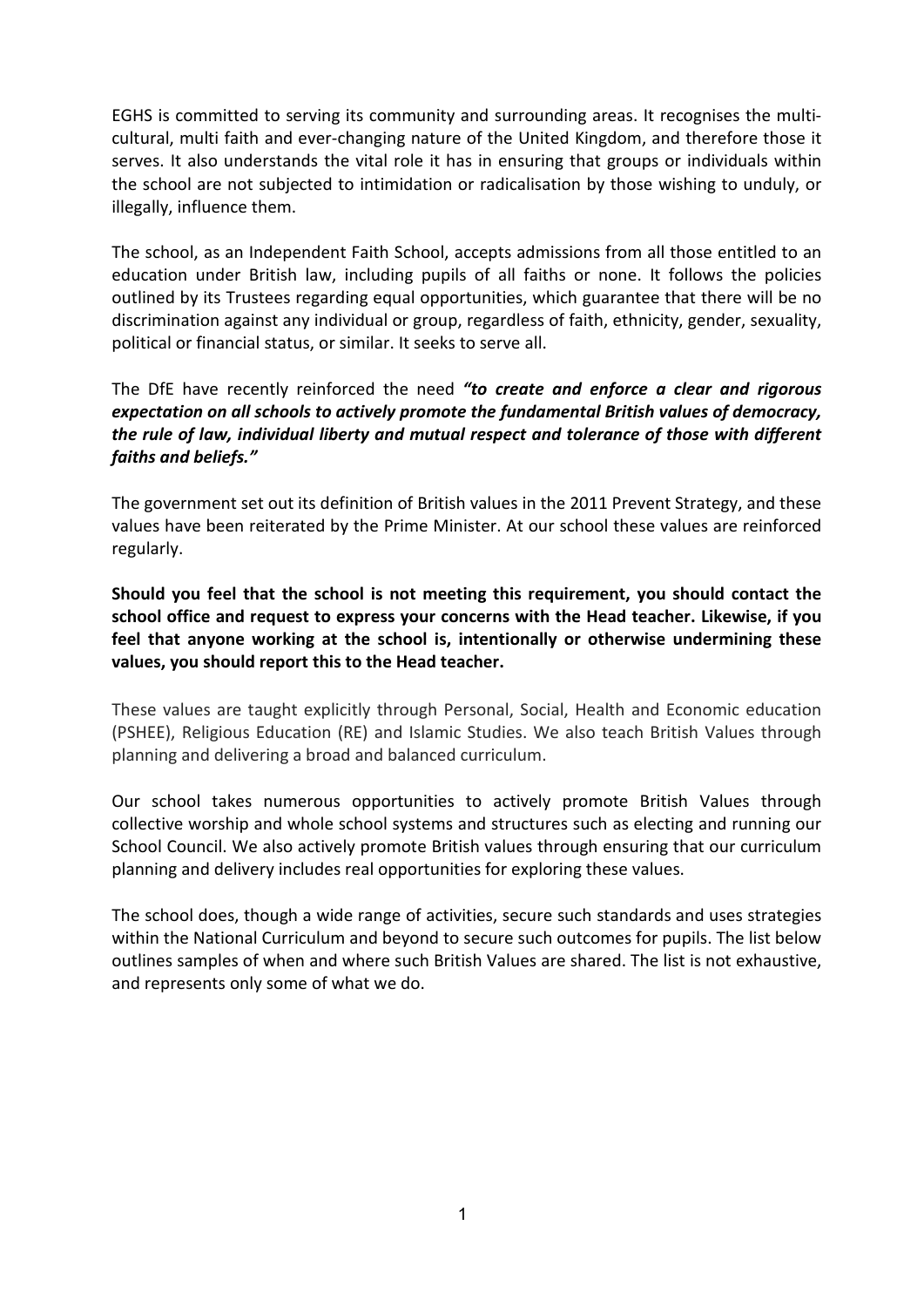#### *Democracy:*

Democracy is an important value at our school. Pupils have the opportunity to have their voices heard through our School Council. The elections of members of the Council are based on pupil votes. Pupils organise meetings with local councillors and MPs.

#### *The Rule of Law:*

The importance of laws and rules, whether they are those that govern the class, the school or the country, are consistently reinforced throughout regular school days. Our system for behaviour is aligned to an agreed set of codes and if pupils are sanctioned this is always set against the agreed school behaviour code.

Pupils are asked to identify which aspect of the code they have broken to ensure that this connection is made and understood. Pupils are taught the value and reasons behind laws, that they govern and protect us, the responsibilities that this involves and the consequences when laws are broken. Visits from authorities such as the police, fire service etc. are regular parts of our calendar and help reinforce this message.

To encourage and promote good behaviour, attitude and work, we have devised a reward system which is consistently followed throughout the school.

We are committed to praising pupils' efforts. We endeavour to praise the pupils informally, individually, during group work, in front of the whole class and the whole school. Pupils are rewarded not only for achievement in curriculum areas, but for good behaviour and demonstration of manners.

Rewards are given in the form of stickers, merits, and certificates. Pupils' achievements are also recognised during assemblies and at our formal annual awards evening.

#### *Individual Liberty:*

Pupils are actively encouraged to make choices at our school, knowing that they are in a safe and supportive environment. As a school we provide boundaries for our pupils to make choices safely, through the provision of a safe environment and planned curriculum. Pupils are encouraged to know, understand and exercise their rights and personal freedoms and are advised how to exercise these safely, for example through our e-Safety teaching. Pupils are given the freedom to make choices, for example; signing up for extra-curricular clubs and choosing options for their studies.

#### *Mutual Respect:*

Our school ethos and behaviour policy are based around Islamic values such as 'respect' and 'responsibility.'